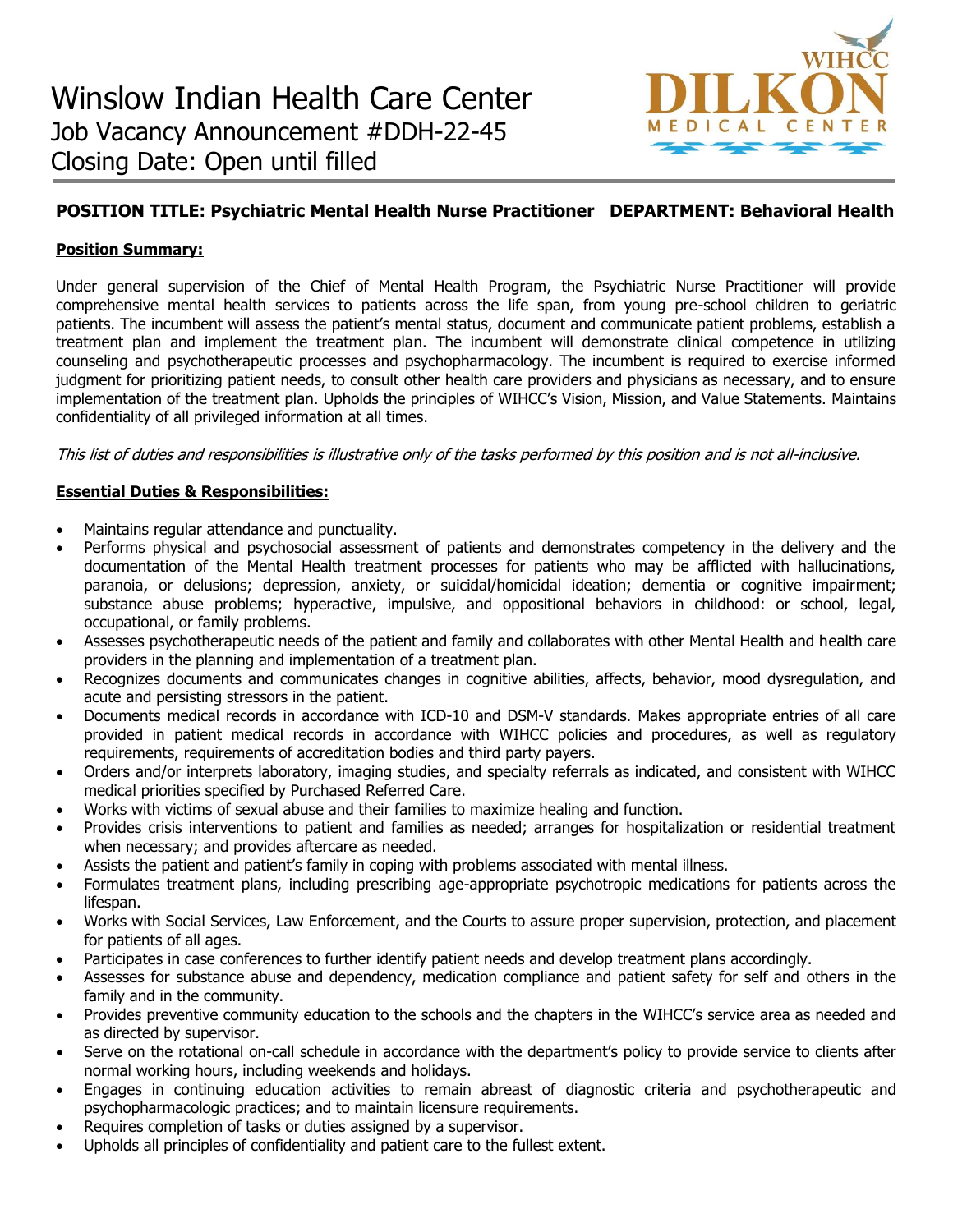- Adheres to all professional and ethical behavior standards of the healthcare industry.
- Adheres to WIHCCs Personnel Policies and Procedures, departmental policies, rules, and regulations.
- Interacts in an honest, trustworthy and dependable manner with patients, employees, visitors, and vendors.
- Possesses cultural awareness and sensitivity.
- Maintains compliance with all Human Resources requirements.
- Performs other duties as assigned.

### **Minimum Qualifications:**

Master of Science Nursing Degree with a Certification as PMHNP from an accredited institution of Nursing. Certification as an advanced practice nurse by the ANCC or AANP; as well as a valid, unrestricted Registered Nurse license, and a license as a Nurse Practitioner with prescribing privileges. Must have a minimum of two years practice experience as a licensed PMHNP. Bilingual skills in English and Navajo language preferred. Must maintain a valid unrestricted and insurable driver's license. Must successfully pass a background investigation and maintain suitable requirements for a Child Care position. This position is considered as a Child Care position, which requires a satisfactory background check investigation and is subject to the requirements of the Indian Child Protection and Family Violence Prevention Act, as amended (henceforth referred as the ICPFVP Act).

### **Knowledge, Skills, Ability**

- Knowledge of psychiatric diagnosis and treatment, including psychotherapeutic and psychopharmacologic management.
- Knowledge of child development and mental health assessment and treatment in children.
- Knowledge of a broad range of patient care activities; working knowledge of the medical and specialty (referral) clinic environment and how the different services and functions interact.
- Knowledge and experience with ICD-10 and DSM-V standards; and CMS and AAAHC requirements for documentation.
- Knowledge of current healthcare industry Privacy Act, HIPAA, CMS, accreditation, and security requirements, and familiarity with and adherence to customer service standards and practices.
- Knowledge of applicable federal, state, county, and local laws, regulations, and requirements regarding healthcare and licensing.
- Knowledge of basic computer and email skills and ability to utilize EHR.
- Skills in advanced analytical, evaluative, and objective critical thinking.
- Skill in analyzing problems, projecting consequences, identifying solutions, and implementing recommendations.
- Ability to communicate effectively with patients, peers, and supervisors, and to communicate verbally and in writing on important issues involving patient care, standards of care, psychopathology, treatment issues, as well as policies, procedures, and facility operations. Ability to operate and communicate effectively while under pressure is essential.
- Ability to work independently, to plan, coordinate and implement treatment plans and departmental and interdisciplinary projects.
- Ability to establish and maintain professional relationships with individuals of varying social and cultural backgrounds, and with co-workers at all levels.
- Ability to demonstrate moral character, honesty, tact, fairness, lack of prejudice and desire to help when dealing with people.
- Ability to foster a cooperative work environment.
- Ability to serve as an effective member of organizational teams and as a liaison with outside mental health, legal, and social service agencies.
- Ability to be dependable in attendance and job performance.
- Ability to accept and learn from feedback.
- Ability to provide exemplary customer service at all times, and to interact positively with others.
- Ability to multitask and perform well under pressure.

## **Physical Demands:**

While performing the duties of this job, the employee regularly is reguired to walk; sit; use hands to finger, handle, or feel; reach with hands and arms; and talk or hear. The employee frequently is required to stand; climb or balance; and stoop, kneel, crouch, or crawl. The employee frequently is required to taste or smell. The employee must occasionally lift and/or move up to 50 pounds.